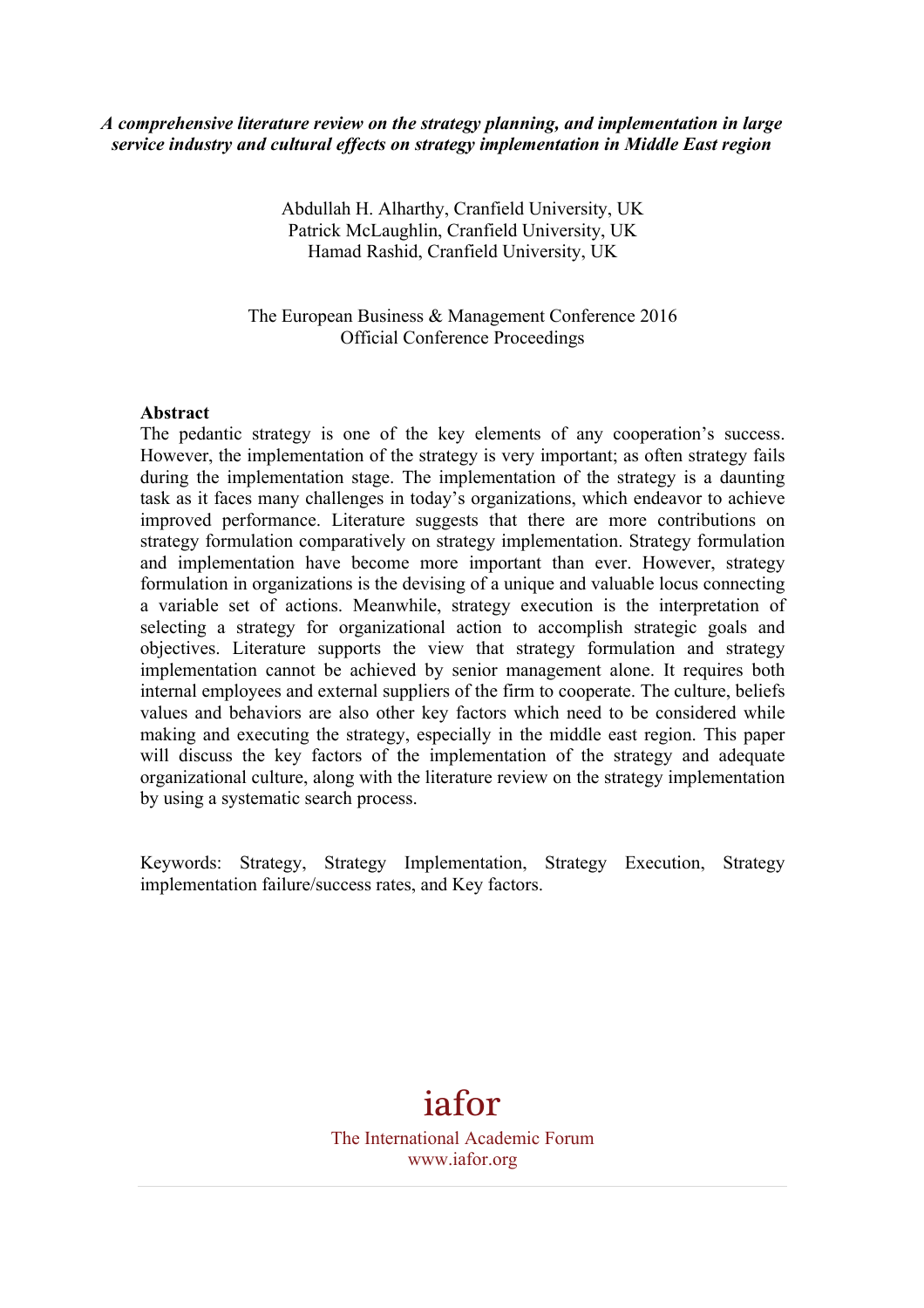#### **Introduction**

Formulation and implementation of a strategy

Organisational competition has increased immensely since the advancement in technology of communication (i.e. the internet, and other telecommunications). Previously, the organisation could gain a competitive advantage because of geographical location or other physical factors. Nowadays most organisations face competition because of advanced technology, necessitating a better delivery system for global comparison on quality and price. Nowadays a customer has a choice of many global organisations that drive local businesses to either remain competitive or potentially go out of the business. Therefore, to stay competitive in this harsh global market an organisation has to plan well into the future and form a strategy which will determine the future of the organisation [1]. However, to form a strategy and implement it is a challenging task. The focus of this paper is to consider a literature review related to the strategy implementation and execution. Furthermore, this paper will also review the factors that influence the strategy formulation and execution in the Middle East region. The term "execution" and "implementation" are interchangeably in this paper.

There are many factors which have to be considered when formulation and implementing the strategy. In recent years Management Science (MS) has produced much research on the design/formulation of strategy. Literature reviews show that the implementation of strategy has been overlooked, and most of the research has been carried out in the formulation of strategy. In reality, most of the strategies fail during the implementation phase, see Figure 1.



Figure 1 The failure rate of strategy implementation [2]

Strategic management comprises design and implementation of the major aims and initiatives taken by a company's top management, which is based on the availability of resources and an assessment of the internal and external environments on which the organisation competes in the market [2].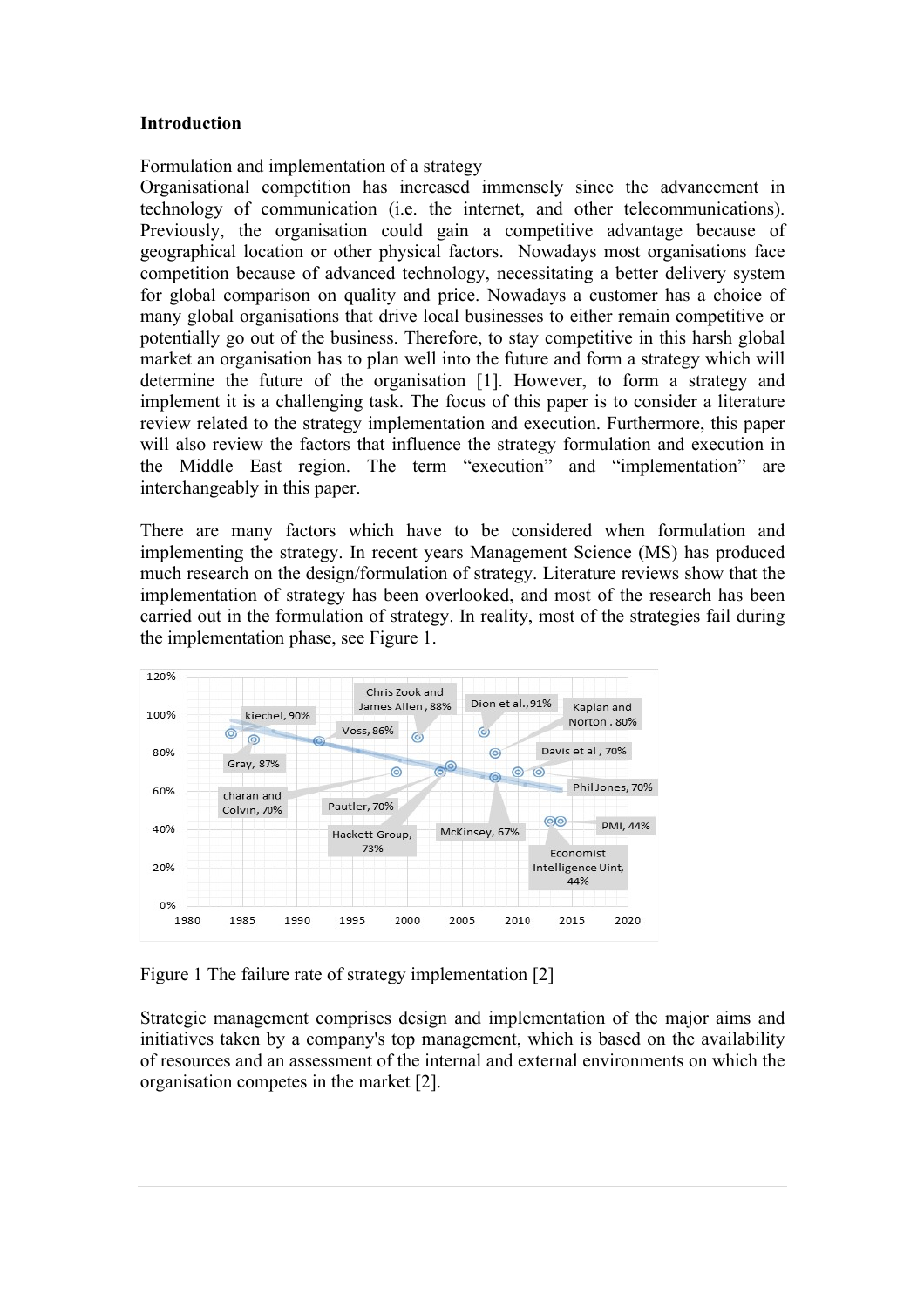Furthermore, the top management, which has the strategy, should be able to answer these key questions (see Figure 2) and by considering only these questions  $\&$  answer there could be very visible that which aspect cooperate is competing against in the market [3]. In other words, where the cooperation is gaining the edge on other competitors in the market.



Figure 2 Strategic management processes

It would be safe to say, even great strategy worth nothing if it cannot be implemented [4]. A better implementation of a second-grade strategy is more beneficial comparatively to first class strategy by an ineffective implementation. A detailed literature review shows that less than 50% of formulated strategies get implemented successfully [2] [5] [6]. Every failure of implementation is a failure of the formulation.

# Strategy Implementation in Middle East

It is worthwhile understanding the concept of strategy implementation and execution before conducting the details analysis on this subject. There are many different views on the definition of the "strategy" which makes cumbersome to provide the one single definition (see table 1 as examples).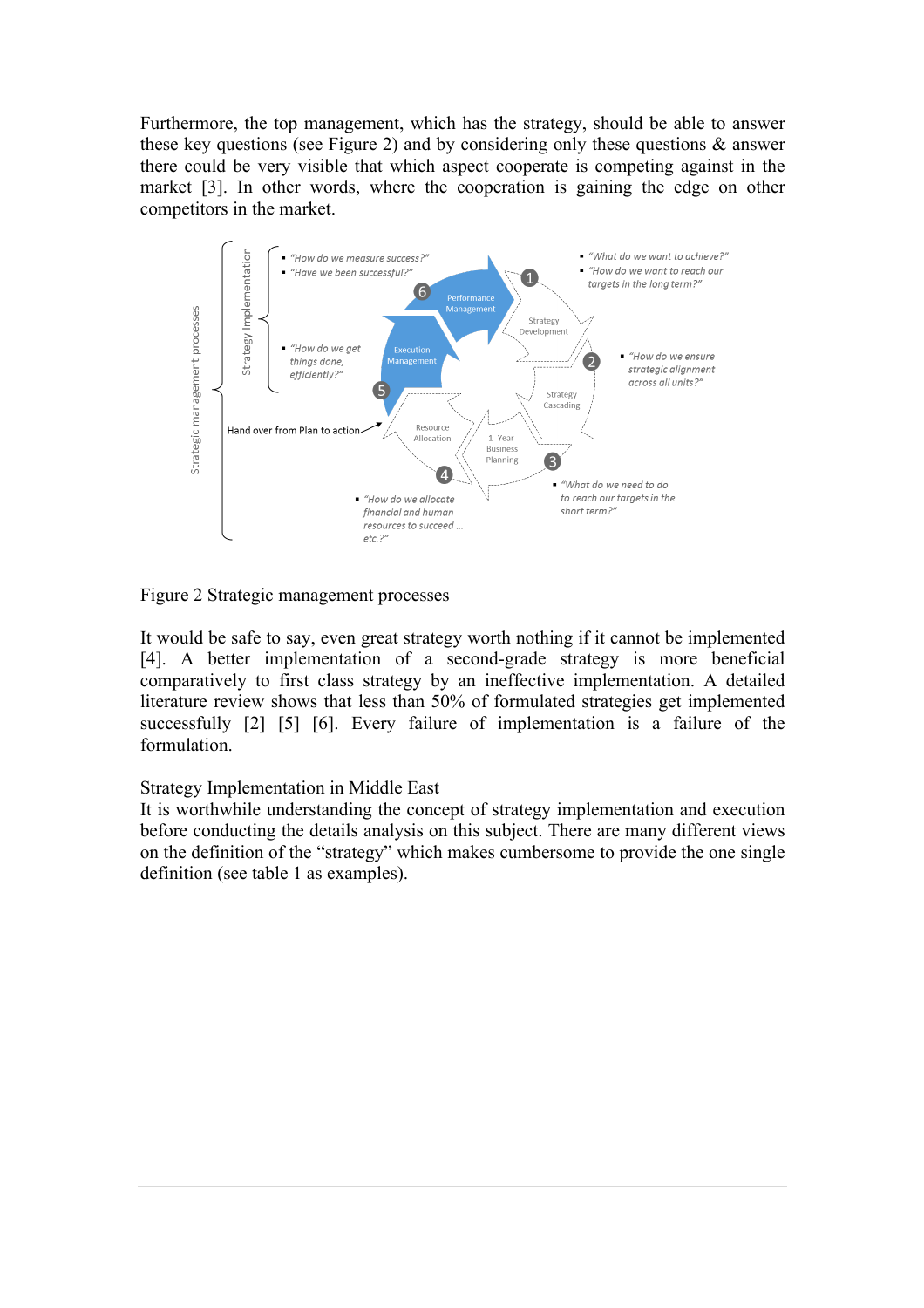Table 1 Definitions of Strategy

Definition

"*Strategy is the determination of the basic long-term goals of an enterprise, and the adoption of courses of actions and the allocation of resources necessary to carry out these goals*" [7]

"*Strategy is the pattern of major objectives, purposes of goals […] stated in such a way as to define what the business the company is in or is to be in and the kind of company it is or is to be*" [8]

"*Strategy is the basic goals and objectives of the organization, the major programs of action chosen to reach these goals and objectives, and the major pattern of resource allocation used to relate the organization to its environment*" [9]

"… *strategy is the pattern of decisions in a company that determines and reveals its objectives, purposes or goals,[which] produces the principal policies and plans for achieving those goals, and defines the range of business the company is to pursue, the kind of economic and human organization it is or intends to be and the nature of the economic and non-economic contribution it intends to make to its shareholders, employees, customers and communities*" [10]

"*Strategy is the act of aligning a company and its environment. That environment, as well as the firm's own capabilities are subject to change. Thus the task of strategy is to maintain a dynamic, not a static balance*" [11]

"*Strategy is the pattern or plan that integrates an organization's major goals, policies, and action sequences into a chosen whole*" [12]

"…*a strategy is used to allocate factors based in the organization's needs and should manage: 1) core competencies and shortcomings, 2) unanticipated changes in the environment, and 3) contingent moves by competitors or agents*" [13]

Furthermore, there is a difference consensus on the distinction between strategy execution and strategy implementation, since the two terms are used [14]. In this paper these both terms are interchangeable. There are also some conflicts in the terms of strategy execution and strategy formulation.

Li, Guohui and Eppler [15] indicate three unique originations of the term when they collected all the different definitions they could find in relevant papers and books: "*The first approach concentrates on a process perspective and takes strategy implementation as a sequence of carefully planned consecutive steps. The second approach treats strategy implementation as a series of more or less concerted (but often parallel) actions and examines these actions from a behaviour perspective. Some authors combine the process perspective and behaviour or action perspective and form a third approach, which we label as a hybrid perspective*" [15]. They ultimately state strategy execution as a *"dynamic, iterative and complex process, which is comprised of a series of decisions and activities by managers and employees – affected by a number of interrelated internal and external factors – to turn strategic plans into reality in order to achieve strategic objectives*" [15].

Literature review on strategy implementation

The importance of strategy implementation and the daunting challenges it faces in today's organisations have been shown but the literature suggests that there are more contributions on strategy formulation than on strategy implementation. Therefore, the aim of this study is to pay attention to strategy implementation.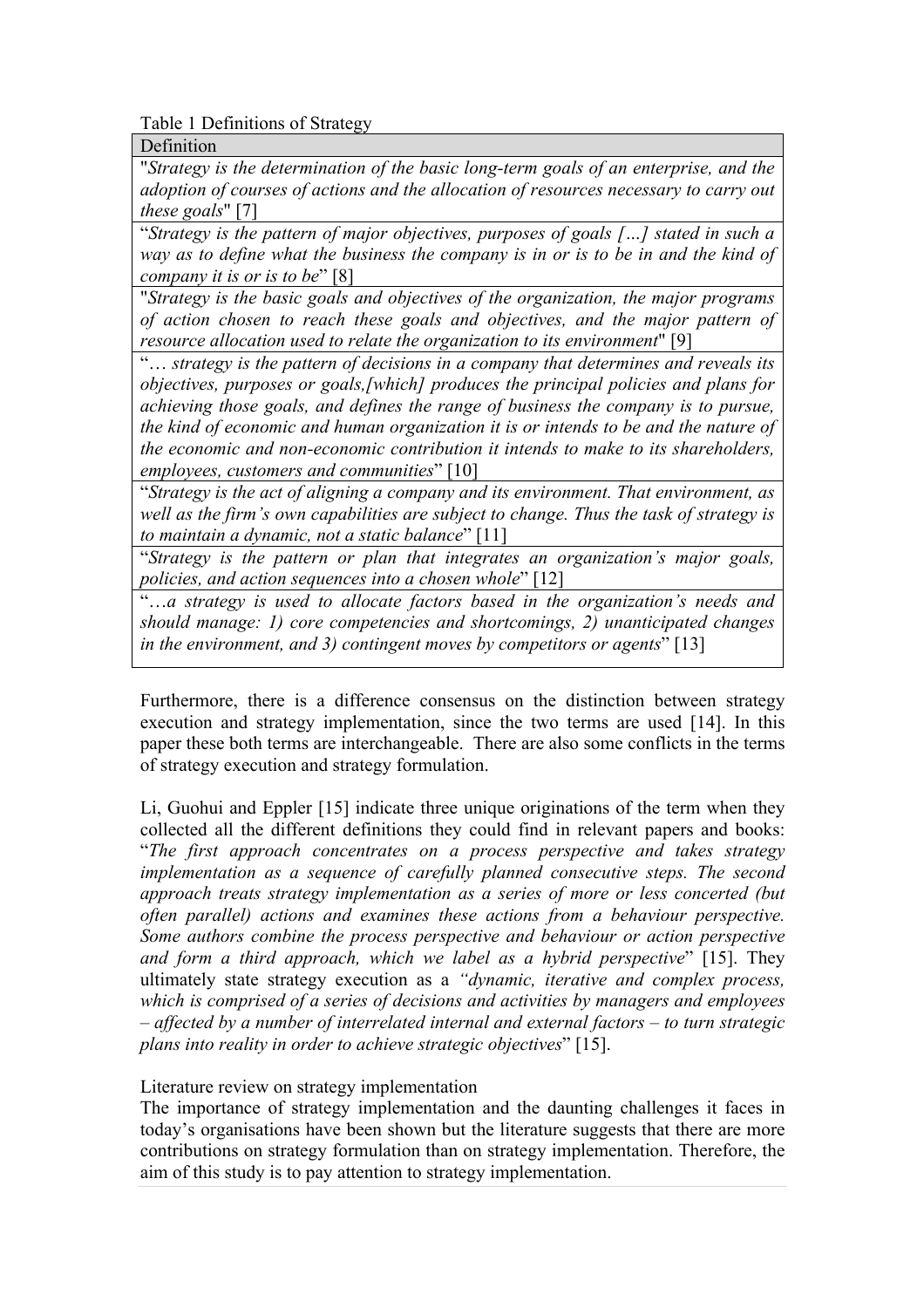Figure 3 shows the systematic review which was conducted to analyse literature on strategy formulation and strategy execution/implementation. An analysis of current research on the factors that influence strategy execution led to an examination of studies in order to distinguish key factors influencing the strategy formulation through to implementation. A systematic search process was carried out using the following keywords: (Strateg\*, implement\* and failure\*), (Strateg\*, execution\* and failure\*), (Strateg\*, implement\* and success\*) and (Strateg\*, execution\* and success\*). The search covered relevant scholarly databases such as Business Source Complete (EBSCO), Scopus and ABI Inform Complete (ProQuest).



Figure 3: Systematic Review Methodology

The scholarly databases total 2,611.

Irrelevant subject areas such as medicine, social sciences and arts and humanities were excluded. The main relevant subject area is 980 in business management.

After removing duplicate records, the search resulted in 450.

Resulting literature was screened first through titles and abstracts to remove irrelevant documents and the search resulted in 161

A further comprehensive screening was conducted through the documents, which yielded 47 documents.

Figure 4 shows the majority of research conducted in this strategy field implementation was conducted in the US (30%), followed by the UK (28%) and other European countries (10%). The USA, the UK and Europe grouped together constitute around 70% of the papers. The remaining statistics of approximately 30% indicate similar percentages among different regions such as Australia, India, Brazil and Latin America. In particular, the research conducted in the Middle East about strategy implementation field was 6%.

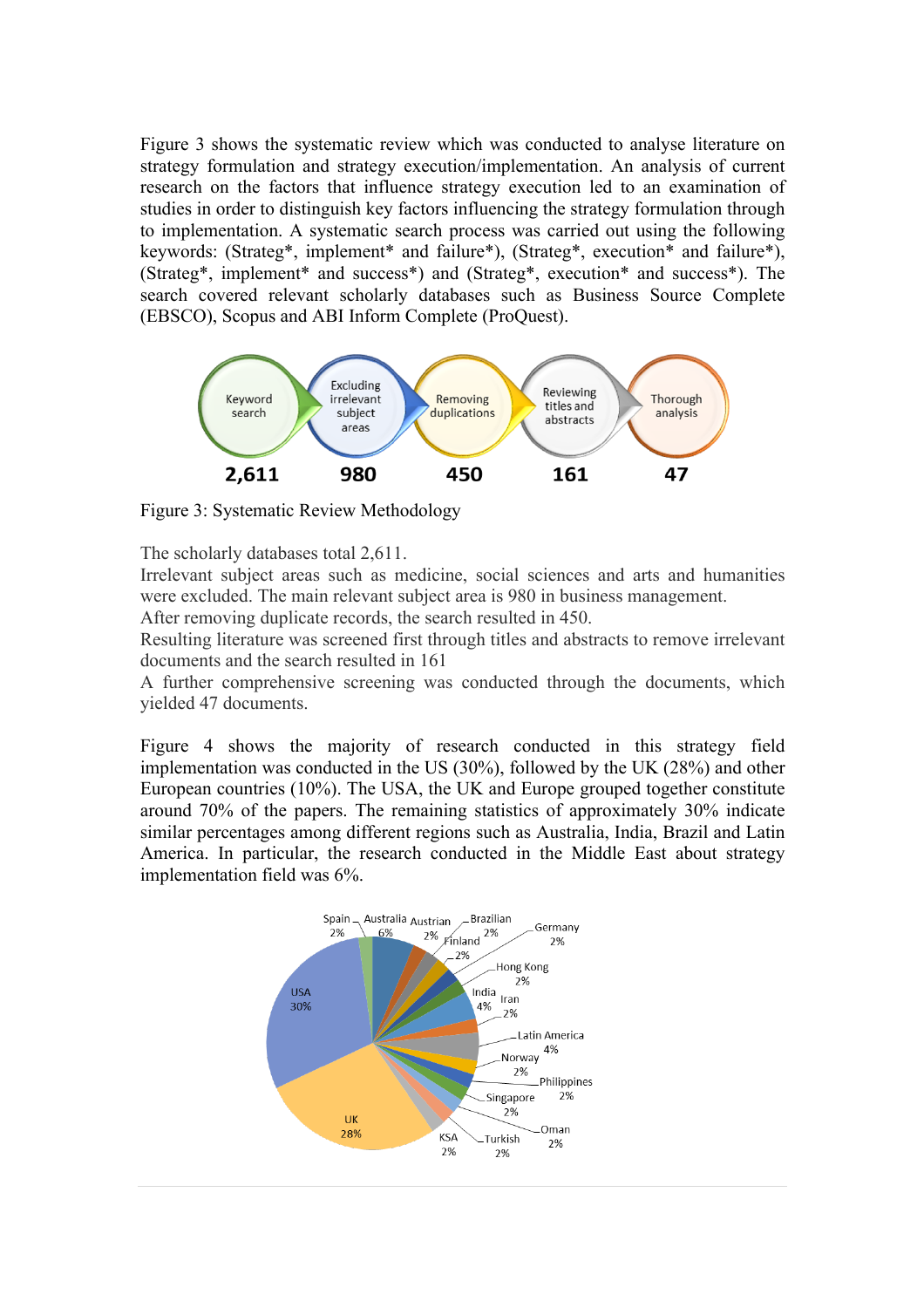Figure 4: Research on Strategy topic from Geographical point of view

In strategy implementation research USA and the UK have dominated comparatively to rest of the world. Advance research facilities could be one of the major reasons for this dominance. Also, the majority of industries in terms of services or products, like automotive and aerospace, are situated in these countries. Furthermore, these countries also been dominating as they provide strategy solution around the globe which provides on hand experience.

Perspectives on strategy implementation

# **3.1 Strategy formulation versus strategy implementation**

Strategy implementation literature has widely explored the question of whether strategy formulation and strategy implementation can be treated as synonymous, or are separate entities. The majority of research has first considered strategy formulation, and then treated strategy implementation as a new stage in the research (i.e. [14] [15] [16].

Guth and MacMillan [11] highlight that the vast majority of credible research has elected to view strategy formulation and strategy implementation as two separate processes. General management within an organisation is responsible for developing a strategy that is both rational and logical. Following this, an organisation structure is developed. Specific organisational behaviour is subsequently required in order to implement the organisation structure and strategy, which is elicited by specific management processes [17] [18] [19] [20] [21]

To treat formulation and implementation as two separate processes has also received criticism. More specifically, it is believed that a number of failed strategies have occurred due to this separation of formulation and implementation [2] [22] [23] [24]. Some arguments state that if the two stages are separated, then the thinking process is also detached, which means thinking and doing are no longer in unison, therefore learning is inhibited [25]. A second criticism of separating the two stages is that there is a contrast between formulation and implementation and this can cause management to become elitist and reduce natural competition. Most employees are not interested in the corporate goals of an organisation. They will therefore be less likely to engage with the work required to increase competition [14] [26].

Normally, an unsuccessful strategy implementation is often attributed to the failure of middle and operating level managers. If these managers do not support the direction of the strategy, or are have insufficient knowledge of it, then it is unlikely to be successful [11]. When middle managers are invited to participate in strategy formulation, they are more invested in the strategy and its subsequent implementation [27]. The inverse is true when middle managers are not involved in formulation, they will have little commitment to the implementation and therefore negatively influence it. Also, it is important to involve middle managers and lower-level employees in formulation as they will observe flaws at early stages in the strategy that higher managers may not [18].

A third criticism is that generally, strategy formulation affects implementation, and implementation subsequently affects formulation [23]. The various components of a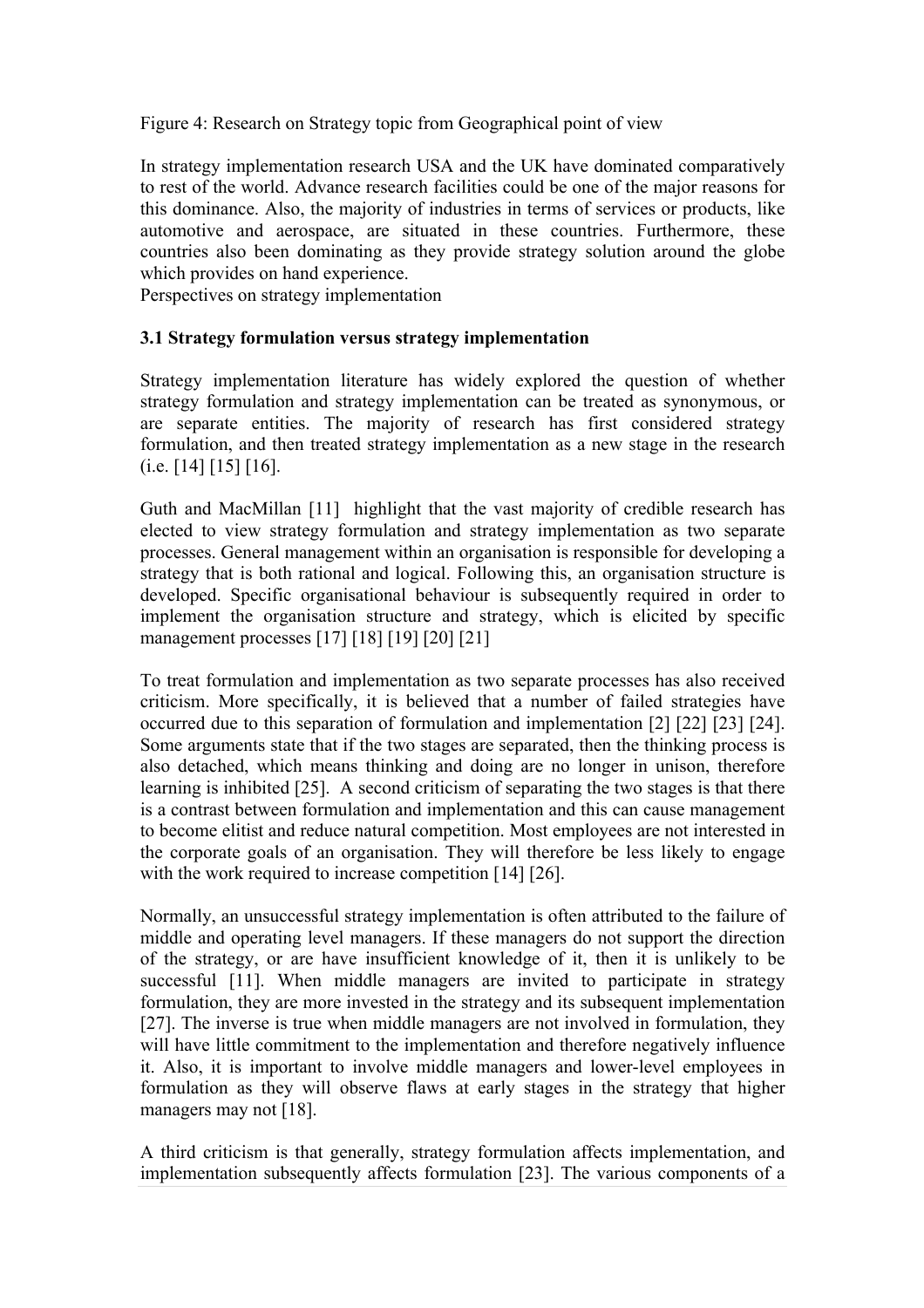strategy will affect how it is subsequently implemented, and strategy is well formulated, it should be easy to implement [5]. If a strategy is poorly formulated, then there is almost impossible that its implementation can be a success [18] [16]. Therefore, it is important during the formulation stage to consider the implementation process carefully, rather than to trying to intervene at failure or close to failure stages. The formulation process can also affect implementation performance, therefore requiring implementation to be considered carefully when generating policies, rather than separated [27].

A further criticism is that the execution of strategic change within an organisation should not be stilted or segmented; rather it should be completed as a continuous process [28]. Pettigrew and Whipp [28], argue that it is inaccurate to perceive strategy formulation as a linear movement. It does not have discrete stages; rather it is an experimental, iterative process. There is no certainty of the outcome at any stage. In some cases, it may be more appropriate to commence the implementation of certain aspects of the strategy before formulation has completely finished [18]. Thus, this initial stage of implementation may affect the final stages of formulation [20].

It is clear that there are a number of criticisms towards separating formulation and implementation into two separate stages. A number of researchers have argued therefore that they should be viewed as one streamlined approach (e.g. Mintzberg, [25]). Therefore, Noble [29] perceives formulation and implementation to be interrelated processes and must be addressed at the same time in order to ensure that a firm performs well when seeking to change their strategies [30] [31]. In this paper we analyse criticism towards both analogies. The best approach would be to treat the strategy formulation and strategy implementation as two separate task but interconnected this shall avoid the cons and add benefit of both analogies in most of the cases.

# **3.2 Top-down and bottom-up strategy implementation**

Top down approach has been proposed for strategy implementation, whereby a number of control mechanisms are used to aid the implementation (see e.g. [18] [20] [27] [32] [33]). Top down approach to implementation would entail top management formulating the strategy and then delegating specific aspects of the implementation process for this strategy to individuals in the organisation [34]. The implementation of a strategy is often perceived as centralised, with the CEO or highest managers being in charge of developing new strategies and enforcing these on the remaining members of the organisation [35]. There are number of frameworks available to aid strategy implementations, which present a range of helpful methods (see e.g. [7] [18] [19] [23] [36]).

These methods are referred to as levers and include, for example, organisation structure, the use of reward systems, effective use of staff in implementation, developing a culture in the organisation that accepts change and the use of in formulation and control systems. These can all be used to assist in the implementation of new strategies.

Despite this advantage of the top down approach, there are still limitations. For example, organisational members should still be involved in formulation and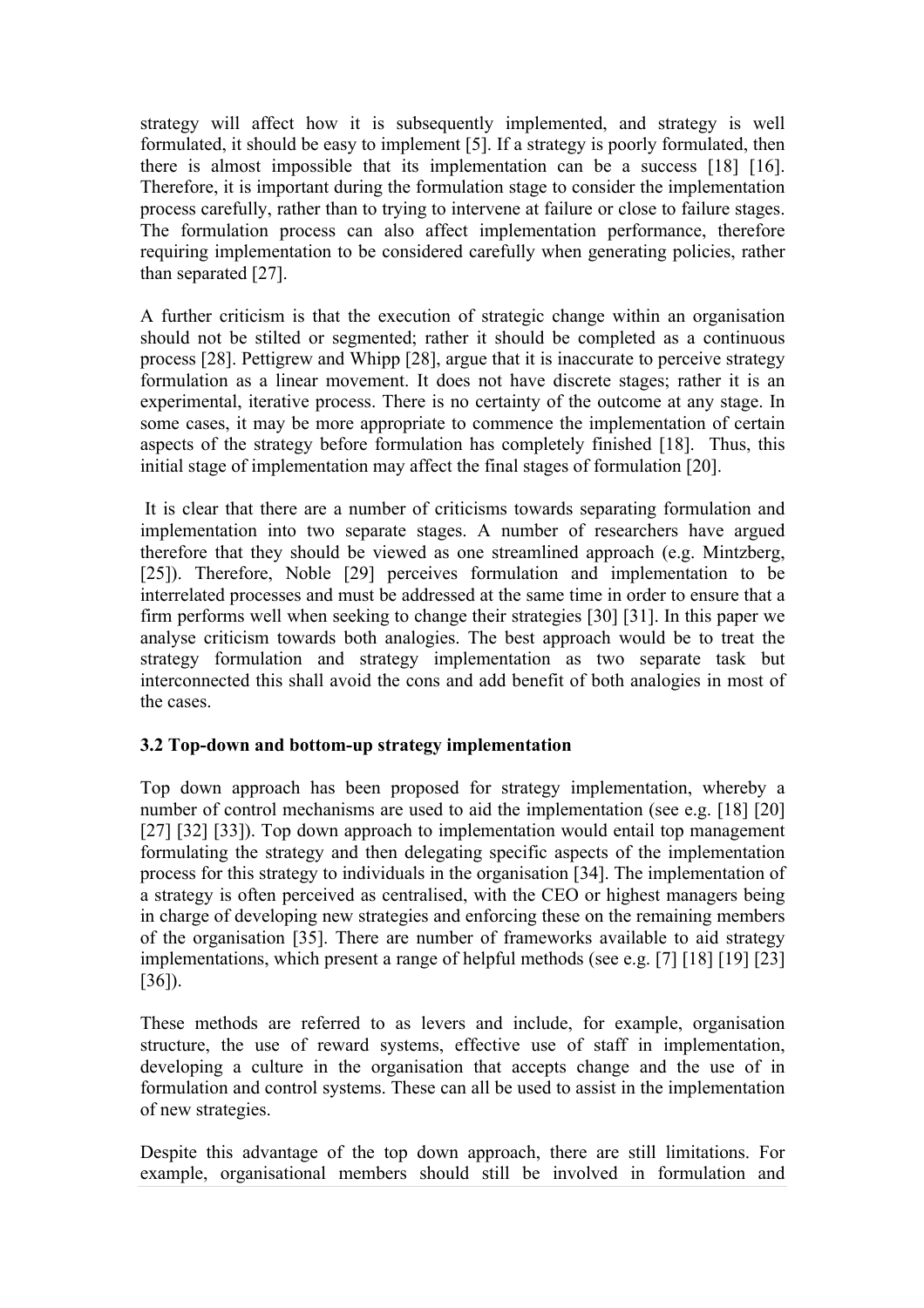implementation and this approach could result in poor engagement from employees. In order for a strategy implementation to be successful it requires the support of many employees and different levels of employees within an organisation [15]. Therefore, it is important to gain the approval and engagement of employees when formulating a new strategy [35] [37] [38] [39]. When employees object to a strategy implementation they create obstacles and delays that management must then negotiate in order for the new strategy to be successful [11] [40] [41]. Delays in a strategy becoming effective can reduce the competitive advantage an organisation has or upset the general functioning [42]. This criticism has resulted in a number of researchers electing to promote the use of bottom up approaches to implementation, which encourage greater participation. This approach can be more useful as organisation members will have greater commitment to it and therefore motivation for it to be successful [43]. As previously mentioned, failure of a strategy implementation is often due to a lack of commitment of involvement during the initial formulation process [18]. Manager will be more successful in implementing a strategy or decision if their employees are cooperated and supportive. If employees are not involved in the development of a strategy, then they are less likely to support its implementation. Moreover, when employees and middle managers are involved in formulation it becomes easier for a top manager to align both the goals of employees and the goals of the organisation, as they are these goals that motivate both parties [11]. If the employee's goals do not align with the strategy, they will be less likely to support it and therefore the success level at implementation would be low.

Alternatively, Kralewski [44], presents a bottom up approach to strategy formulation, which does not require the involvement of the top level managers. Strategies are often developed in response to knowledge from operation and middle level individuals within an organisation. As previously mentioned, it is these members of the organisation that will detect flaws in a strategy designed by higher management, consequently their involvement is often crucial [17] [22] [27] [45] [46] [47] [48]. Bottom up approach also highlight and recognises the importance of lower and midlevel staff in formulating strategies [14] [15].

There are also likely to be a larger number of flaws in a formulated strategy if employees that have knowledge in the target area have not been involved in its development [18]. The area that the strategy is designed for should be carefully considered in the formulation stage and their expertise utilised [43]. Without their expertise, the implementation will likely be unsuccessful [18]. The earlier these individuals are involved during the formulation stage, the more appropriate the formulated strategy is likely to be [5]. Therefore, those that will be affected by the strategy being formulated should be invited to participate in the formulation [49]. This participation should be encouraged throughout the entire process, with all individuals being aware that their contribution is valid and welcome [43].

#### **3.3 Continuous improvement of strategy implementation**

Third approach to strategy implementation that emerges from the literature is to follow the instructions outlined for strategy implementation as though they were a holy book. In order to maintain a competitive advantage a company must look to improve their strategies, products and services on a continuous basis [50]. Despite awareness that continuous improvement is required, but in fact it is an area that causes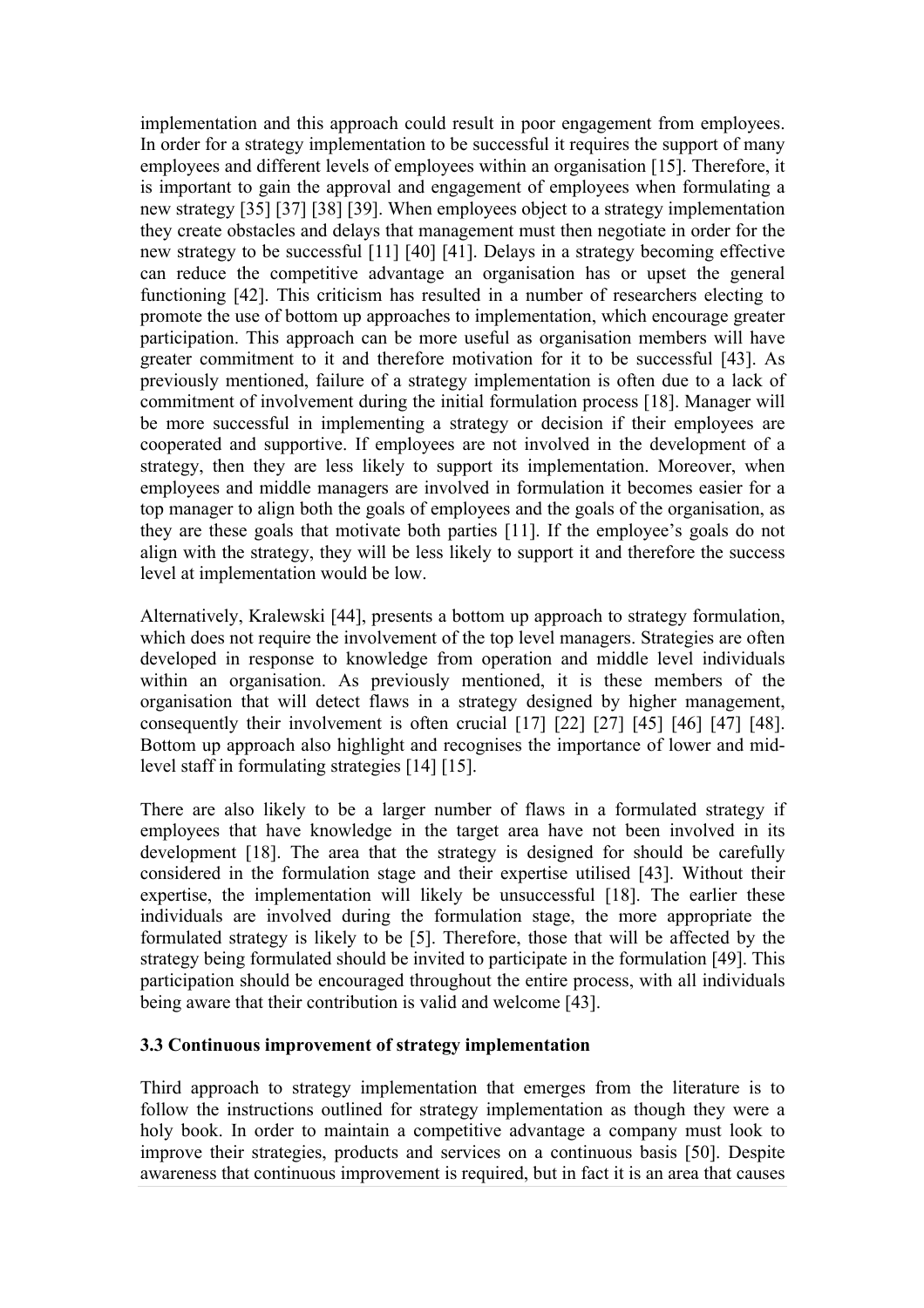difficulties to many companies. A continuous improvement model can help to alleviate these difficulties; however, this still requires perseverance and persistence. Improving an organisation will not occur quickly, therefore time is required to see the progression. Continuous improvement can be beneficial as it helps to develop a harmonious relationship between the objectives and goals of the company, often referred to as the strategy, the plans of the middle managers, often referred to as tactics, and the subsequent work that employees execute, often referred to as operations. If the strategy, tactics and operations are in line then the organisation will see a range of benefits. Continuous improvement requires regular implementations and reviews using a systems approach perspective [33].



Figure 5: Three dimensions of a successful continuous improvement implementation [32]

Continuous improvement also seeks to develop two-way communication. Within this communication style, managers set strategic goals in a top down approach, whilst these goals are adapted to use a bottom up approach involving all employees [39]. Therefore, regular reviews are required by higher management when using continuous improvement processes to determine the effectiveness of strategies. As it is an ongoing process, adaptations can be required at any stage if a strategy is deemed ineffective or a new more useful strategy is identified. The continuous improvement process can be useful as each organisation is unique and therefore it allows a flexible use of multiple models. The models are however all useful in determining how a policy or operating procedure has been influential in the production or profitability an organisation experiences. An organisation will be in a better place to achieve their goals if they are able to continuously improve [5].

#### External versus Internal Factors Control

In this paper we would like to define the factor/environment as two major types 1) Internal factors and 2) External factors [15]. In this paper where the terms factor or environment are used both are used as interchangeable. An organization should have the ability to examine and make changes based on internal and external factors that affect performance to implement its strategy [51]. Internal factors are events that occur within an organization. Generally, the internal factors of an organization refer to events, people, systems, structures, and conditions inside the organisation that are generally under the control direct control of the organisation, for example, staff is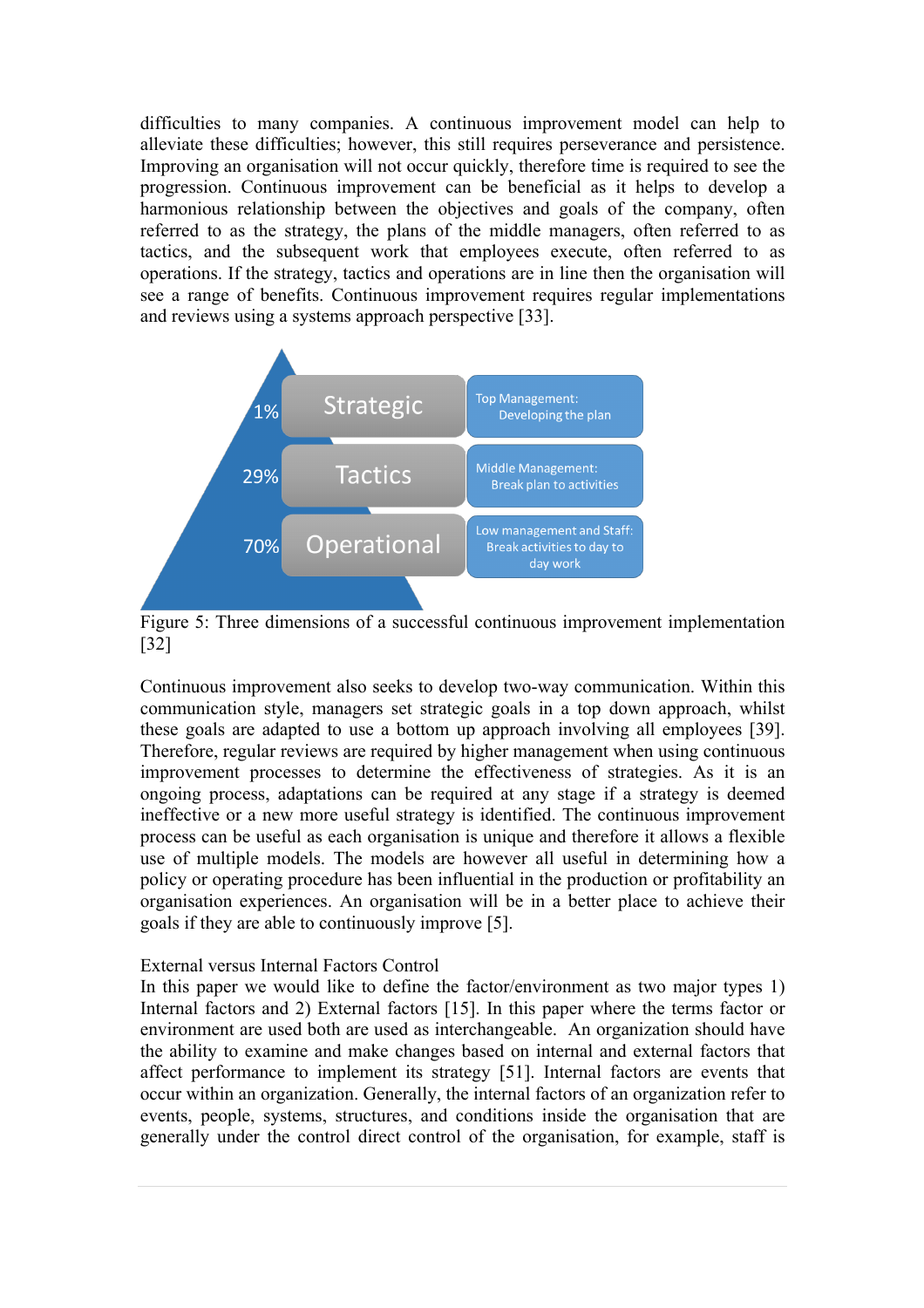internal factor or environment where the suppliers, legal and climate change are the external environment or factors [52].



**Strategic Management** 

Figure 6: External versus Internal Factors Control

Figure 6 demonstrates the internal and external environment/factors and their control in the view of the strategic management point. The external factors are those that are not under the direct control or directly inside the organisation, however, they make effect inside the organisation operations. Customers, competition, the economy, technology, political, government regulations and social conditions, and resources are common external factors that influence the organisation [49]. Even though the external environment occurs outside of an organization, it can have a significant influence on its current operations, growth, and long-term sustainability. Ignoring external forces can be a detrimental mistake. It is imperative that managers continually monitor and adapt to the external environment, working in a proactive manner to changes earlier rather than having to take a reactive approach, which can lead to a devastating outcome [29].

Moreover, the implementation of strategy also gets affected by the country's culture, religion and other factors which will be discussed in the next section.

Strategy Implementation and their Influencing Factors in Middle East Region Strategy Implementation is the stage where most of the strategies fail this has been discussed previously in this paper. However, what are the reasons for the strategies to fail? This section identifies that there are many factors which make the strategy to success or fail. If these factors are ignored, then it could have a devastating effect on the strategy. There are numerous examples in the middle east which show that many strategy and project either was delayed or cost far more or even entire project has been failed. Saudi Arabia is the prime example from the middle eastern countries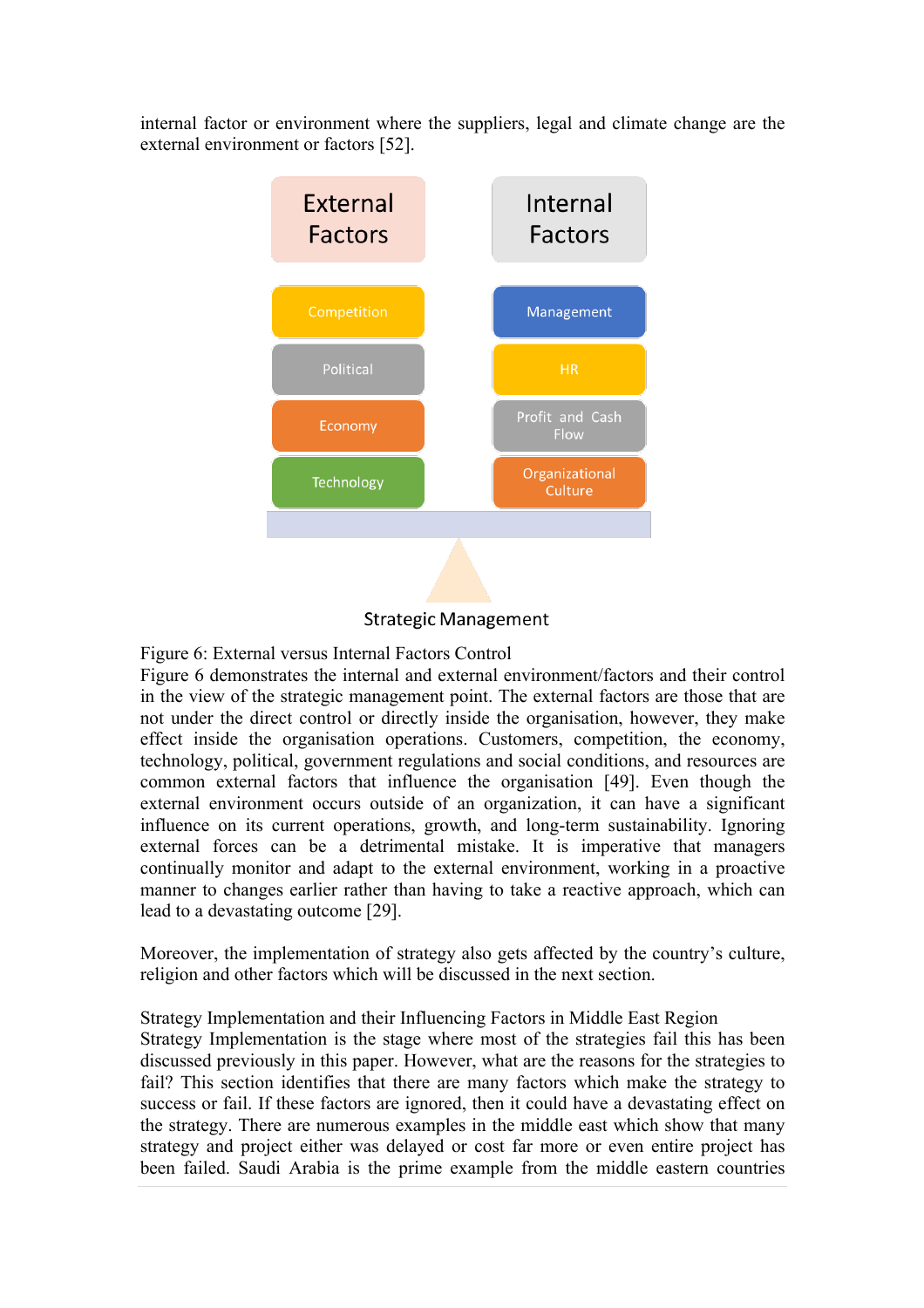where the Kingdom has spent a huge amount of budget for the welfare of the public but many projects have not been as success as the kingdom anticipated.

Previously we have discussed the two major kinds of the factors which influence the organisation. The factors can be categorised into two major branches 1) Internal factors and 2) External factors. However, the internal factors and external factors are difficult to comprehend as a different industry has defined internal and external differently. In this paper where internal factors are referring means the factors which are managed internally and vice versa for external factors. The strategy implementation research suggests that there has been a focus on certain factors that influence strategy implementation. For instance, some researchers mention factors that influence the success of strategy implementation, ranging from the management and staff who communicate or implement the strategy to the mechanisms in place for coordination and control.

However, successful implementation requires a better understanding of these factors but, unfortunately, the existing literature does not provide a rigorous and structured conceptualization of these factors which influence strategy implementation, the underlying dimensions of these factors, and nor is their influence on strategy implementation precisely explored. As a result, the literature does not offer a comprehensive framework of these factors. There are many factors that influence in strategy implementation but it varies from country to country. For instance, one of the major factors in Middle Eastern countries is weather, culture values and religion. In the construction, the business weather is one of the major factors as the weather is very extreme. Similarly, Cultures values and religion is one of the major factors, there are many factors which cooperation requires to consider when they are forming and implementing the strategy. In Middle East country the religion has one of the most sensitive factors and most influential. If the organisation were to produce a product it has to be approved by the religion perspective otherwise, the organisation not just will make the loss of the product but it will gain a bad reputation as well. This should not be seen as a disadvantage as many organisations make profiles by providing markets that take care of their cultural and religious values. Most of the countries in middles have made the laws and regulations according to their religion. Weather is also one of the most influential factors, as most of the middle east is extremely hot weather therefore when the projects of construction have been planned and their strategy has made this factor also should be considered. Consequently, there is a close and solid relationship between religion, culture and weather as well as the nature of the Middle East, which will affect the implementation of the strategy. Many western organisations have failed their strategies initially in the middle east market as they didn't consider important factors like religion, culture weather etc.

# **Conclusion**

This paper reviews several aspects of the strategy implementation and formulation, it was also demonstrated that the formulation of strategy is far mature research topic comparatively to strategy implementation, however, it also has shown that most of the strategy fails at the execution/implementation process rather than at the formulation stage.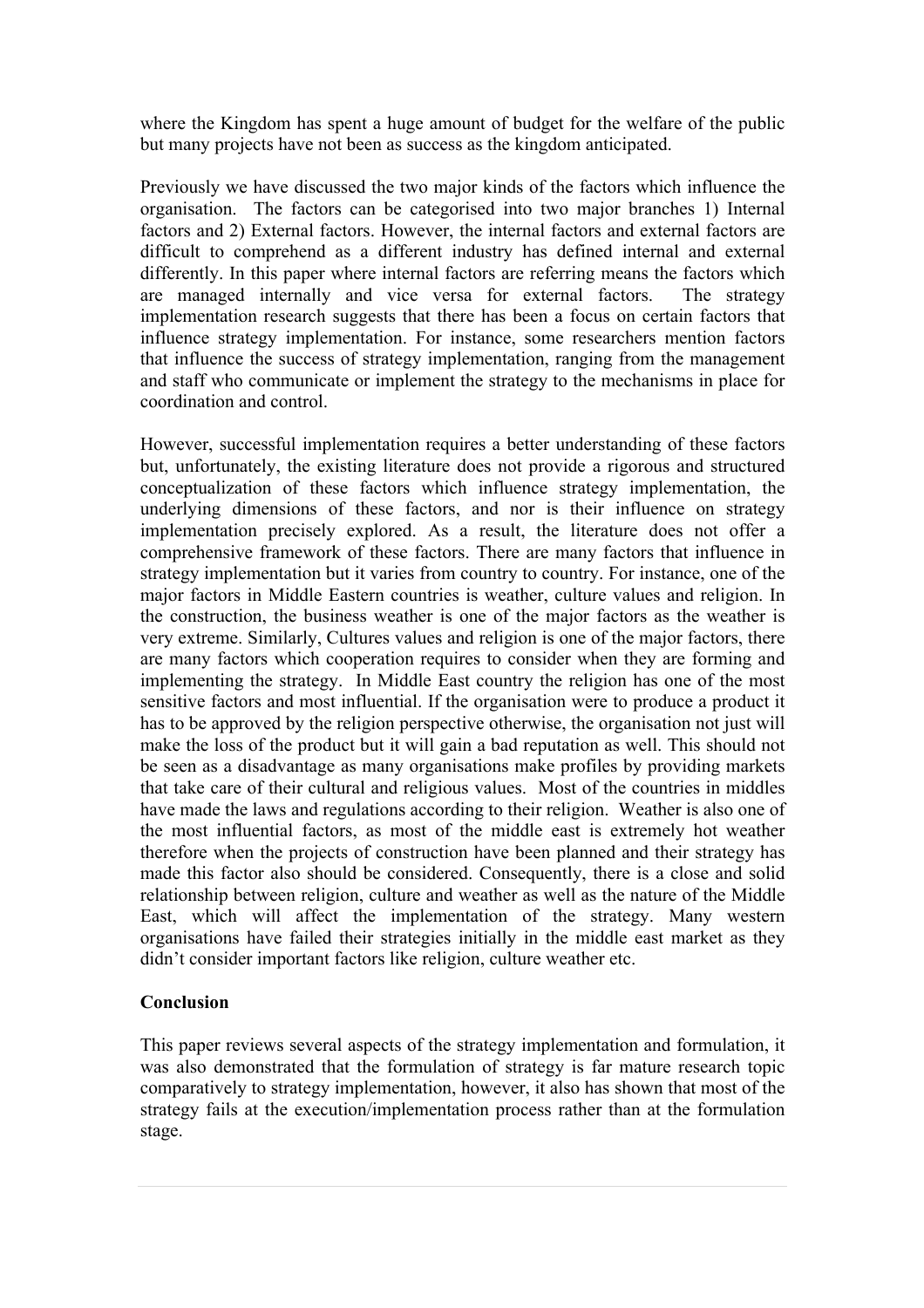A literature review of strategy execution also demonstrates that there are various viewpoints on the strategy formulation and implementation. It can be recognised that the perspective on strategy execution is a separate stage after strategy formulation and rather rigid in nature. Nevertheless, strategy formulating is regularly a top-down approach. However, implementing it requires synchronous top-down, bottom-up, and across the firm activity. In this paper, it is also presented that the emphasis is placed on the top-down way with the use of a diverse set of external control mechanisms. Lately, this strategy has gone under expanded critique.

Strategy execution is a progressive process which is entwined and connected with strategy planning along with human behavioural side and etc. Additionally, the ability to execute strategy and continuously improve enables an organisation to achieve its strategy aims to stay competitive.

This paper also highlights that less attention has been paid to the Middle East, Asia and Africa and discuss the important factors which are specific to Middle Eastern countries. The factors like religion, weather and culture influence almost every part of the strategy. In management sciences, it's known the concept that it's better to identify the problem earlier than later. Identifying the major the factor if not all which could make the difference would be essential. Many of the projects in Saudi Arabia has failed or uncompleted or run out of funding mainly because they have ignored major factors or not all the risk has been analysed during the strategy phase.

Furthermore, it was also demonstrated that there are two major types of factors which affect the strategy formulation and implementation 1) internal factors and 2) external factors. Most of the time many organisation focus mainly on the internal factors and ignores the external factors which could affect the time, budget and effect on the efficiency if not an entire failure of strategy.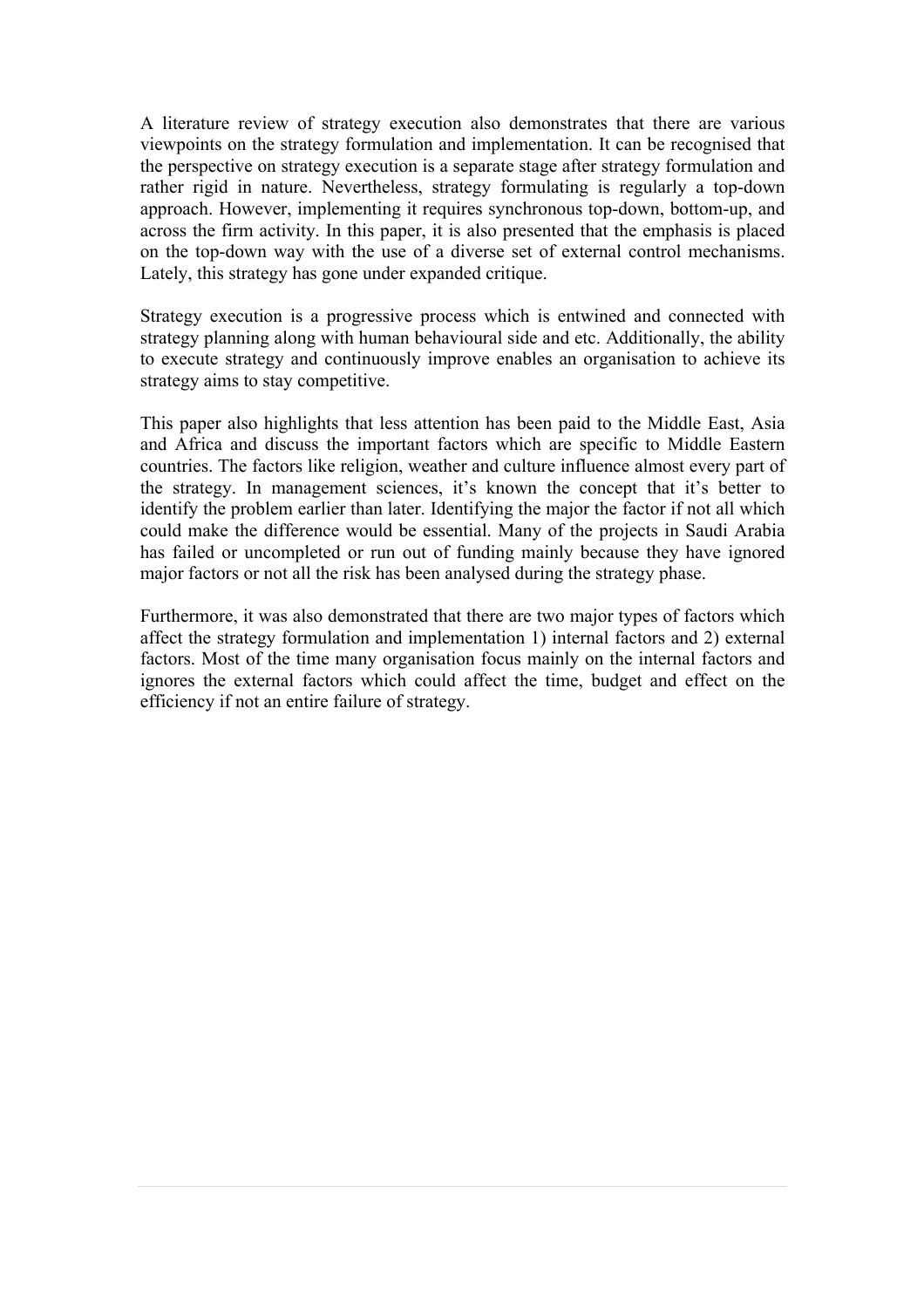References

M. E. Porter, "The five competitive forces that shape strategy," *Harvard Business Review: Leadership & Strategy,* January 2008.

C. Candido and S. Santos, "Strategy Implementation: What is the failure rate?," *Journal of Management & Organization,* vol. 21, no. 02, pp. 237-62, 2015.

R. S. Kaplan and D. P. Norton, The executive premium: Linking strategy to operations for competitive advantage, Harvard Business Press, 2008.

L. G. Hrebiniak, "Obstacles to effective strategy implementation," *Organizational Dynamics,* vol. 35, no. 1, pp. 12-31, 2006.

L. G. Hrebiniak, Making strategy work: Leading effective execution and change, FT Press, 2013.

R. M. Mbaka and F. Mugambi, "Factors affecting successful strategy implementationin the Water Sector in Kenya," *Journal of Business and Management ,* vol. 16, no. 7, pp. 61-68, 2014.

A. D. Chandler, Strategy and structure: Chapters in the history of the American enterprise, Massachusetts Institute of Technology Cambridge, 1962.

T. Grundy, "Strategy implementation and project management," *Internation Journal of Prject Management,* vol. 16, no. 1, pp. 43-50, 1998.

D. E. Schendel and K. J. Hatten, "BUSINESS POLICY OR STRATEGIC MANAGEMENT: A Broader View for an Emerging Discipline," in *Academy of Management Proceedings*, 1972.

W. D. Guba and Y. S. Lincoln, "Competing paradigms in qualitative research," in *Handbook of qualitative research*, 1994, pp. 163-194.

W. D. Guth and I. C. MacMillan, "Strategic implementation versus middle management self-interst," *Strategic Management Journal,* vol. 7, no. 4, pp. 313-327, 1986.

E. Gummesson, "All research is interpretive!," *Journal of business and industrial marketing,* vol. 18, no. 6/7, pp. 482-492, 2003.

E. Gubrium and M. Koro-Ljungberg, "Contending with border making in the social constructionist interview," *Qualitative Inquiry,* vol. 11, no. 5, pp. 689- 715, 2005.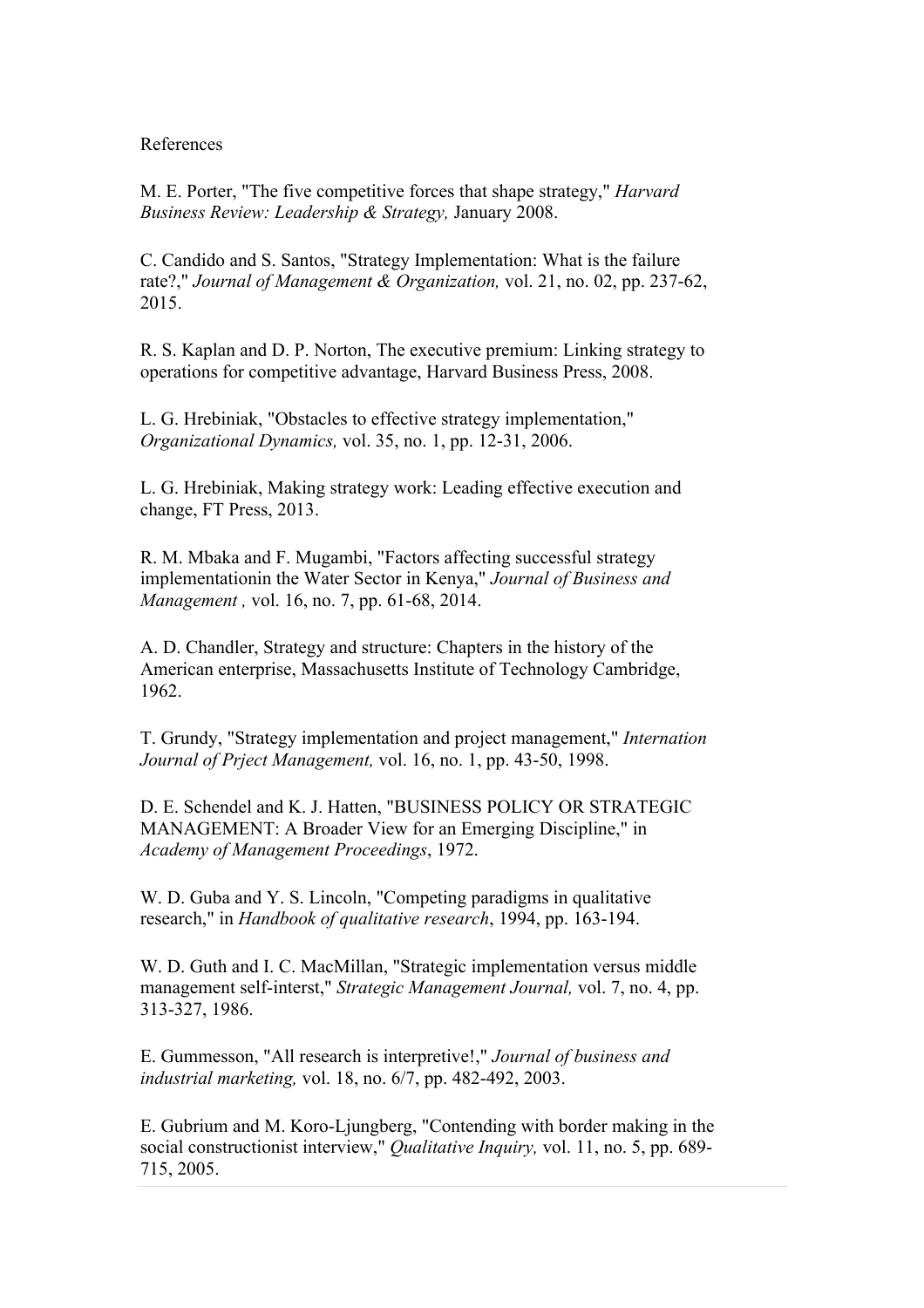S. Guohui and M. J. Eppler, *Making Strategy Work: A Literature Review on the Factors Influencing Strategy Implementation.*

Y. Li, S. Guohui and M. J. Eppler, *Making stategy work,* 2008.

V. Ivančić, "The biggest failures in managing strategy implementation," *Interdisciplinary Management Research,* vol. 9, pp. 197-208, 2013.

P. Aaltonen and H. Ikävalko, "Implementing strategies successfully," *Integrated Management Systems,* vol. 13, no. 6, pp. 415-418, 2002.

L. D. Alexander, "Successfully implementingstrategic decisions," in *Readings in strategic management*, Springer, 1989, pp. 388-396.

M. Ali and A. Hadi, "Surveying and identifying the factors affecting successful implementation of business strategies in companies of Fars province industrial towns (case study: companies of food industries).," *International Journal of Business and Social Science,* vol. 3, no. 1, pp. 265- 272, 2012.

A. M. Al-Khouri, "Strategy and Execution: Lessons Learned from the Public Sector," *International Business Research,* vol. 7, no. 10, p. 61, 2014.

G. Cocks, "Emerging concepts for implementing strategy," *The TQM Journal,* vol. 22, no. 3, pp. 260-266, 2010.

M. Beer and R. A. Eisenstat, "The silent killers of strategy implementation and learning," *Sloan Management Review,* vol. 41, no. 4, pp. 29-40, 2000.

M. Blahová and A. Knápková , "Effective strategic action: from formulation to implementation," in *International Conference on Economics, Business and Management*, Manila, 2010.

S. Finkelstein, "When bad things happen to good companies: Strategy failure and flawed executives," *Journal of Business Strategy,* vol. 26, no. 2, pp. 19- 28, 2005.

H. Mintzberg, "Strategy formation: schools of thought.," in *Perspectives on strategic management*, 1990, pp. 105-235.

J. Chimhanzi, "The impact of marketing/HR interactions on marketing strategy implementation," *European Journal of Marketing,* vol. 38, no. 1/2, pp. 73-98, 2004.

I. Al-Kandi, M. Asutay and R. Dixon, "Factors influencing the strategy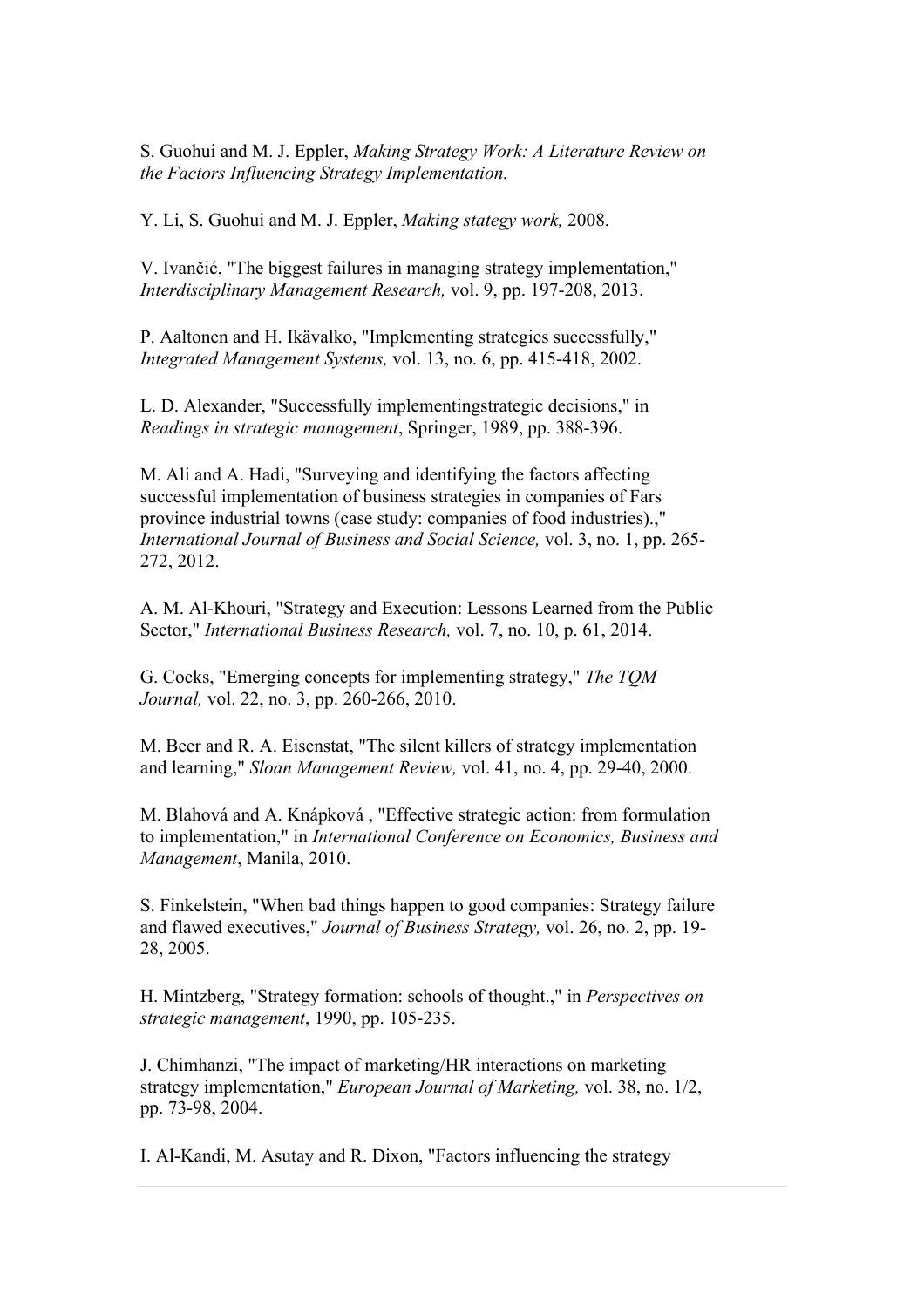implementation process and its outcomes: evidence from Saudi Arabian Banks," *Journal of Global Strategic Management,* vol. 14, pp. 1-15, 2013.

A. Pettigrew and R. Whipp, Managing change for competitive success, Wiley Blackwell, 1993.

C. H. Noble and M. P. Mokwa, "Implementing marketing strategies: Developing and testing a managerial theory," *The Journal of Marketing,* pp. 57-73, 1999.

A. Ahmad and M. R. Rajuddin, "Barriers to translate strategy into action: balanced scorecard approach," in *International Conference on Technology management* , 2006.

H. Atkinson, "Strategy implementation: a role for the balanced scorecard? Management Decision," *Journal of Management History,* vol. 44, no. 10, pp. 1441-1460, 2006.

M. K. Allio, "A short, practical guide to implementing strategy," *Journal of Business Strategy,* vol. 26, no. 4, pp. 12-21, 2005.

D. R. Delisle, Executing Lean Improvements: A Practical Guide with Real-World Healthcare Case Studies, ASQ Quality Press, 2015.

P. C. Nutt, "Tactics of implementation," *Academy of Management Journal,*  vol. 29, no. 2, pp. 230-261, 1986.

R. Speculand, "Bridging the strategy implementation skills gap.," *Strategic direction,* vol. 30, no. 1, pp. 29-30, 2014.

S. Miller, "Implementing strategic decisions: Four key success factors," *Organization Studies,* vol. 18, no. 2, pp. 577-602, 1997.

R. Young, M. Young, E. Jordan and P. O'Connor, "Is strategy being implemented through projects? Contrary evidence from a leader in New Public Management," *International Journal of Project Management,* vol. 30, no. 8, pp. 887-900, 2012.

R. Wery and M. Waco, "Why good strategies fail," *Handbook of business strategy,* vol. 5, no. 1, pp. 153-157, 2004.

G. H. Watson, "Strategy Realization through Collaborative Action," in *White paper, Business Systems Asia Pacific*, 2000.

M. Pallarés Blasco, *The role of the culture in the implementation of the strategy,* 2014.